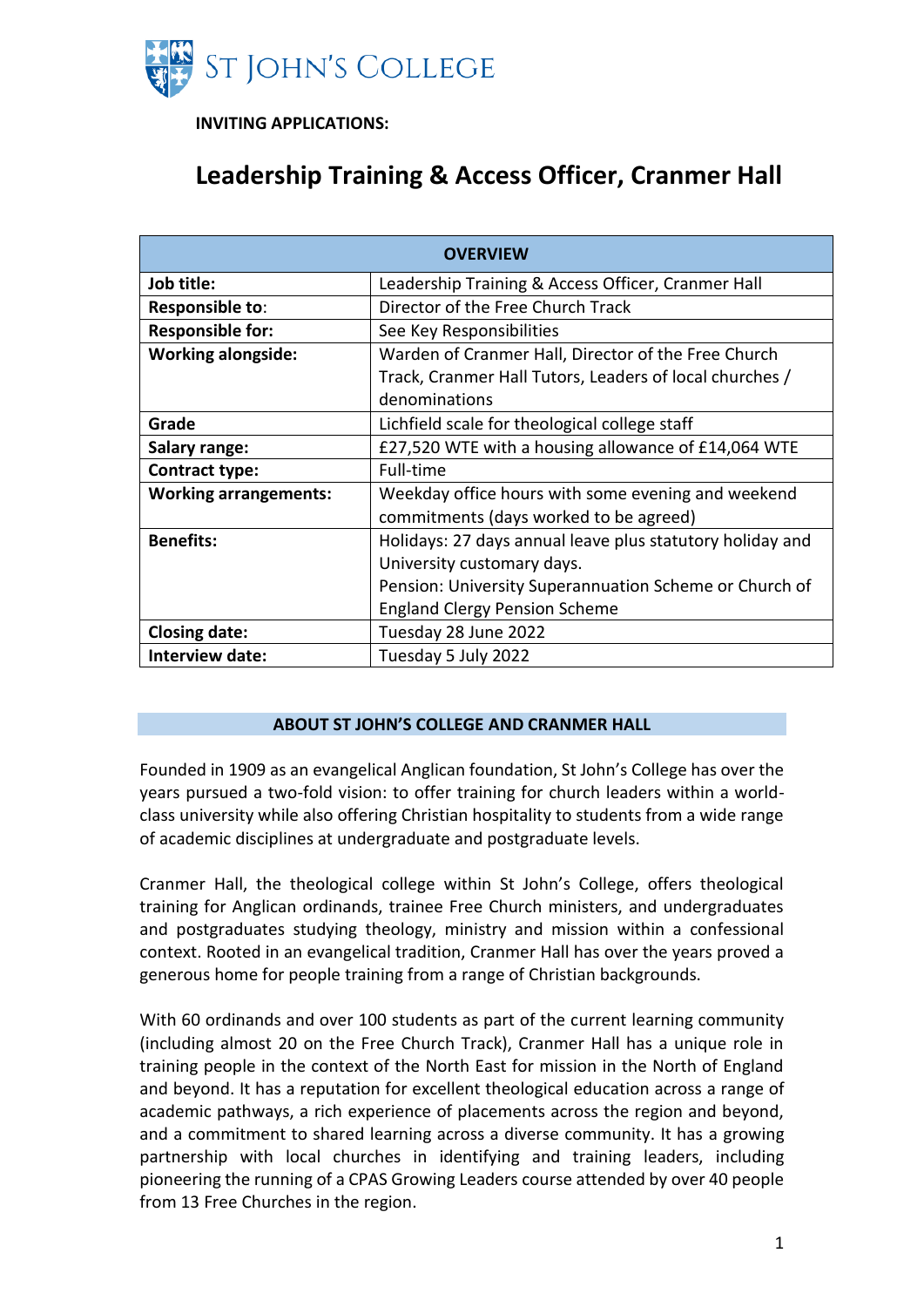

#### **VISION AND PURPOSE**

Cranmer Hall, St John's College is starting two initiatives which will increase significantly access to theological and leadership training across the North-East: 30 fully-funded bursaries for students to access theological training at Cranmer Hall and a new Leadership Training & Access Officer who will expand Cranmer Hall's existing partnerships with local churches identifying and training future leaders.

Made possible by a long-term grant from the Relay Trust, a charity working in theological education in Africa but now partnering with some key UK institutions, these initiatives represent a substantial investment by Cranmer Hall in addressing barriers and enabling wider participation in theological and leadership training.

10 fully-funded Relay Bursaries, worth up to £17k per annum, will be awarded each year, growing to 30 over three years. The bursaries will offer women and men women and men, who live across the region or who can demonstrate a call to serve in the region, the opportunity to access a full-time or part-time course at Cranmer Hall which will equip them theologically and practically for leadership in the local church. Students from any Christian denomination are welcome to apply.

The Leadership Training & Access Officer will develop the existing work which Cranmer Hall is doing in supporting local churches and denominations in their leadership development and training. This new role will enable Cranmer Hall to scale up its partnerships with local churches and offer training resources which enable local churches to identify and support potential leaders. At the same time the Leadership Training & Access Officer will develop relationships with local church leaders to identify potential leaders and work with them individually to address any barriers which may be in the way of leadership training. The post holder will also engage with a broad range of churches and denominations to strengthen Cranmer Hall as an accessible provider of theological training in the North East.

#### **KEY RESPONSIBILITIES**

Key responsibilities

- To work with local churches to deliver leadership training courses and programmes across the North East, building on the success of the current Growing Leaders course. We believe it is possible to see 100 new people a year accessing leadership training courses delivered in local hubs, and this will increase the pool of people who may be called to go onto to full-time ministry training.
- To develop relationships with local church leaders to identify potential leaders and work with them individually to address any barriers which may be in the way of leadership training. This could involve bespoke coaching of leadership teams to develop pathways to identify and recruit future leaders.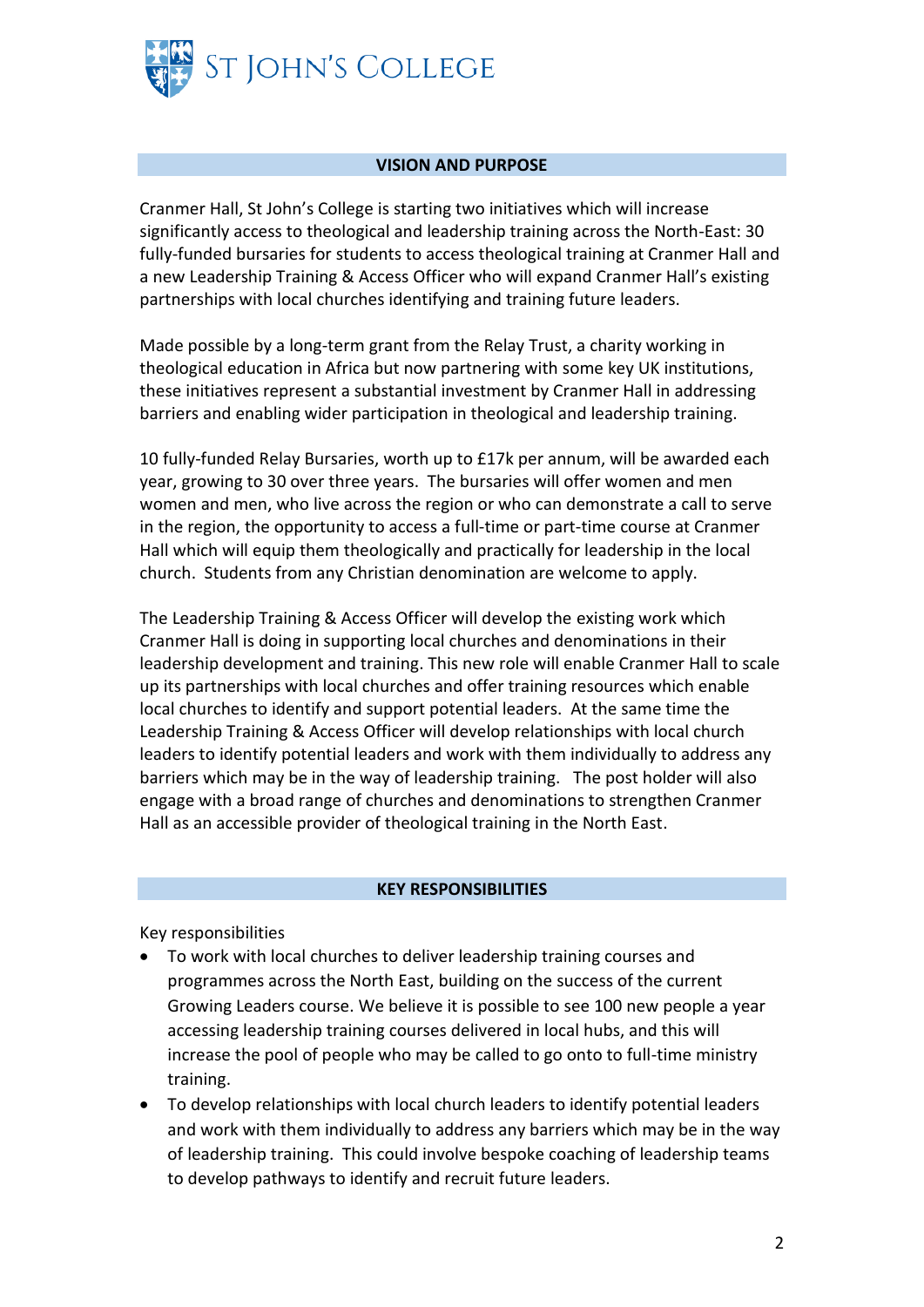

- To engage with a broad range of churches and denominations to strengthen Cranmer Hall as an accessible provider of theological training in the North East, through the marketing of the Relay Bursaries and through the establishment of access/taster courses that enable people to try Cranmer out.
- To develop relationships with local church and denominational leaders across the North East, including accepting invitations to preach and teach as appropriate.
- To participate in the worshipping life of Cranmer Hall and St John's College, leading and preaching as appropriate and agreed.
- To serve as a prayerfully committed and constructive member of the Cranmer staff team.
- To teach occasionally within the Cranmer academic programme, as agreed.
- To undertake any other reasonable duties as directed by the Cranmer Hall Officers, commensurate with the grade.

For more information, please see the St John's College and Cranmer Hall websites St John's College - [Durham University](https://www.durham.ac.uk/colleges-and-student-experience/colleges/st-johns/) [www.cranmerhall.com](https://community.dur.ac.uk/cranmer.hall/)

**Other** 

## **Meals**

Collegiate meals are provided free of charge in the St John's College communal dining rooms in term-time for the better performance of college duties.

# **DBS Disclosure**

Enhanced DBS declaration is required at the time of taking up the post.

### **PERSON SPECIFICATION**

Applications are welcome from people from any denominational background able to fulfil the person specification.

| <b>Criteria</b>                                                                                                                               | <b>Essential</b> | <b>Desirable</b> |
|-----------------------------------------------------------------------------------------------------------------------------------------------|------------------|------------------|
| Excellent interpersonal, organisational and<br>communication skills                                                                           | x                |                  |
| Proven ability to build effective relationships with a<br>wide range of people                                                                | x                |                  |
| Demonstrable passion for, and skills in, developing<br>leaders in local churches                                                              | X                |                  |
| An exceptional level of self-awareness and ability to<br>serve in a collaborative and resilient manner,<br>showing flexibility where required | x                |                  |
| Proven ability to begin new projects, showing<br>creativity, energy and initiative                                                            | x                |                  |